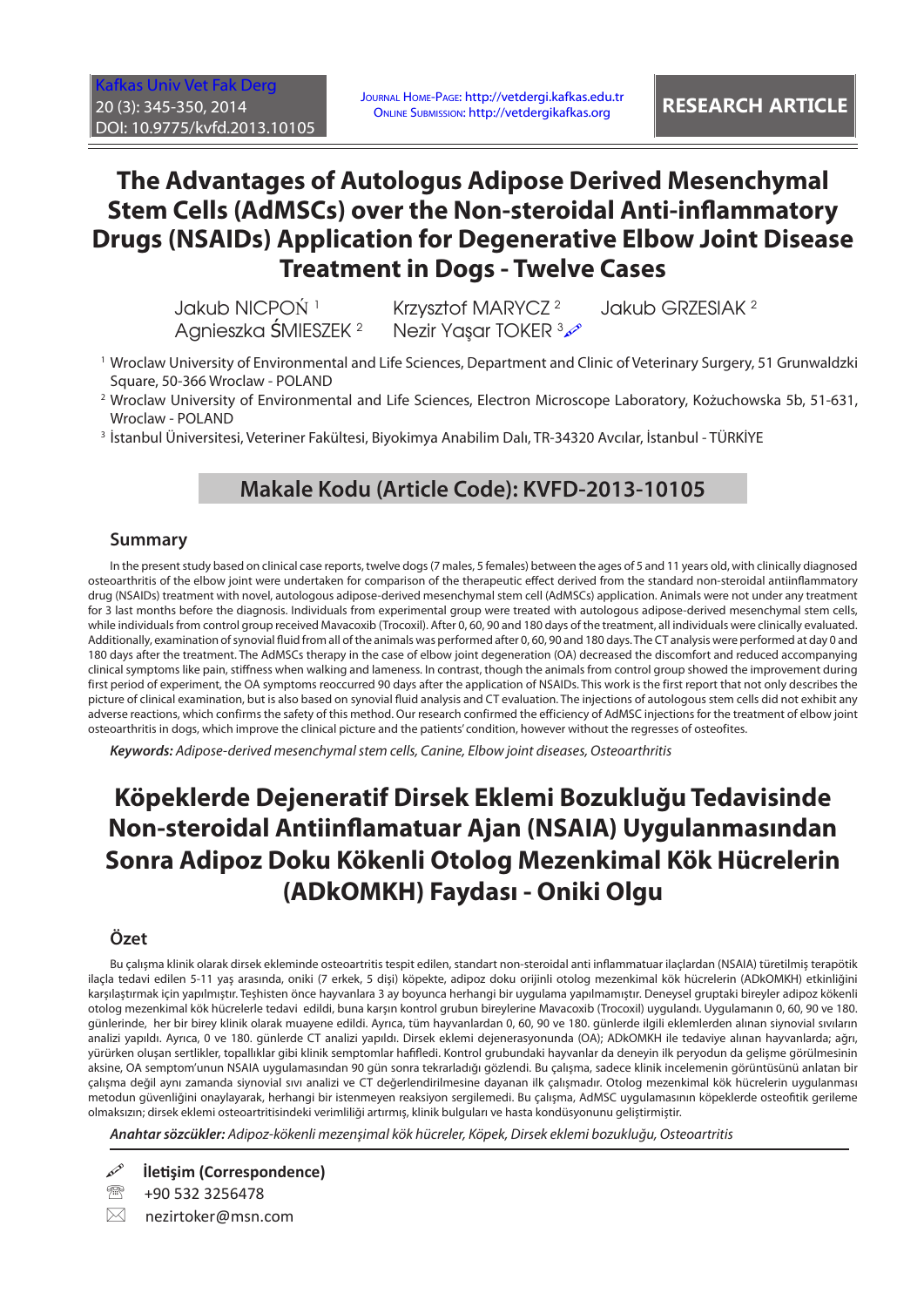# **INTRODUCTION**

In recent years, an increasing percentage of degenerative joint diseases have occurred in the practice of small animal veterinary medicine. This is due to several reasons, the most important of which is the genetics factor. It often does not show any signs in the early stage of ontogenesis but symptoms appear in later periods of life [[1,2\].](#page-4-0) One of the most often occurring locomotive system disorders in dogs is elbow joint degeneration (EJD). This disease results in movement disturbances and consequently, may lead to different stages of lameness and/or a stiff gait. These symptoms may increase with exercise, long periods of inactivity or cold weather. Also, a high degree of pain and inflammation usually accompanies this disease.

EJD treatment is based mainly on steroidal and non-steroidal anti-inflammatory drug application [\[3\].](#page-4-0) Unfortunately, this treatment does not support the regeneration of damaged articular cartilage but only relieves pain and reduces the inflammatory process. Moreover, prolonged usage of the above mentioned drugs may indirectly lead to clinical complications and bring unsatisfying treatment progress [\[4\].](#page-4-0) Therefore, alternative treatment strategies should be established.

Last decade resulted in the discovery of mesenchymal stem cells and their pro-regenerative abilities [\[5-7\].](#page-4-0) This population of adult stem cells is common in many tissues, including bone marrow and subcutaneous fat. Mesenchymal stem cells are characterized by a high capacity for self-renewal and plasticity for differentiation, thus giving hope of returning to full efficiency before the disease state. Mesenchymal stem cells (MSC) are a promising tool in current veterinary medicine, which is confirmed by an increasing number of clinical trials  $[8,9]$ . Experiments performed both on animal and human beings showed that low differentiated MSC are able to differentiate into specialized cells within the wound site, as well as having paracrine and endocrine abilities that support the regeneration of damaged tissues [\[10\].](#page-4-0) Additionally, MSC also show immunomodulatory properties since they are able to interact with T-cells and suppress their inflammatory reactions [\[11\].](#page-4-0) This feature results in a decrease in pain and inflammation during cellular therapy  $[12]$ .

In our current research, we focused on the clinical effects of autologous mesenchymal stem cell therapy in dogs suffering from elbow joint degeneration, with regards to gold standard (NSAIDs). We confirmed the results of similar work showed by Black et al.<sup>[1]</sup>, and additionally showed the data obtained from computer tomography observations and synovial fluid analysis. Our results confirmed the advantage of autologous AdMSCs intraarticular injections over the standard NSAIDS treatment in improving the clinical picture and the patients' comfort of life.

## **MATERIAL and METHODS**

#### *Ethical Approval*

Ethical Approval The experiment was conducted with the approval of Bioethical Commission, as stated by the Second Local Bioethical Commission at the Department of Biology and Animal Breeding, at University of Environmental and Life Sciences in Wroclaw, Chełmonskiego 38C, Poland (dec. number 177/2010 from 11.15.2010).

#### *Qualification of Patients*

For the medical experiment, twelve dogs were used (7 males, 5 females), between the ages of 5 and 11 years old. The breeds of the dogs were as follows: German Shepherd (4 individuals), Labrador Retriever (2 individuals), Boxer (2 individuals) and 4 crossbreeds, all of whom suffered from elbow joint degeneration that occurred at least 5 months before the therapy. Patients' weight was determined to be between 25 and 50 kg. The animals' owners signed the approval for experimental therapy, while this research is based on results from clinical case reports obtained for last two years in Surgery Department of University of Environmental and Life Sciences in Wroclaw. Before the qualification to the therapy, blood tests were performed on all of the dogs for evaluation of their general condition and exclusion of any present comorbid diseases. In the clinical lameness evaluation, the lameness scale was applied, in which the 0 means no lameness and the 6 is the full walking disability. All animals undertaken to this study manifested walking disorders characteristic of osteoarthritis (OA), including lameness both in walking and trotting (2 and 3 from 6-ranged scale), limitation in range of movement and pain during manipulations. Computer tomography and synovial fluid analysis was performed in all of the qualified animals. According to the similarities in clinical symptoms, dogs were split into 2 groups with randomized individuals: the experimental group qualified for stem cell application consisted of 8 individuals, and the control group that undergo the NSAIDS treatment consisted of 4 individuals. Evaluations of synovial fluid were performed at day 0, 90 and 180 after treatment, while CT analyses were done at day 0 and 180. Clinical evaluations were performed at day 0, 60, 90 and 180. The control group consisted of one German Shepherd (6 years old, male), one Boxer (10 years old, female), one Labrador Retriever (5 years old, male) and one crossbred (8 years old, male), weighing between 25 and 50 kg. The experimental group consisted of the remaining 8 individuals (3 German Shepherds (5-10 years old, 1 male, 2 females), 1 Boxer (12 years old, female), 1 Labrador Retriever (5 years old, male) and 3 crossbreds (7-11 years old, 2 males, 1 female) ), weighing also between 25 and 50 kg.

#### *Computer Tomography*

Prior to CT investigation, animals were sedated by a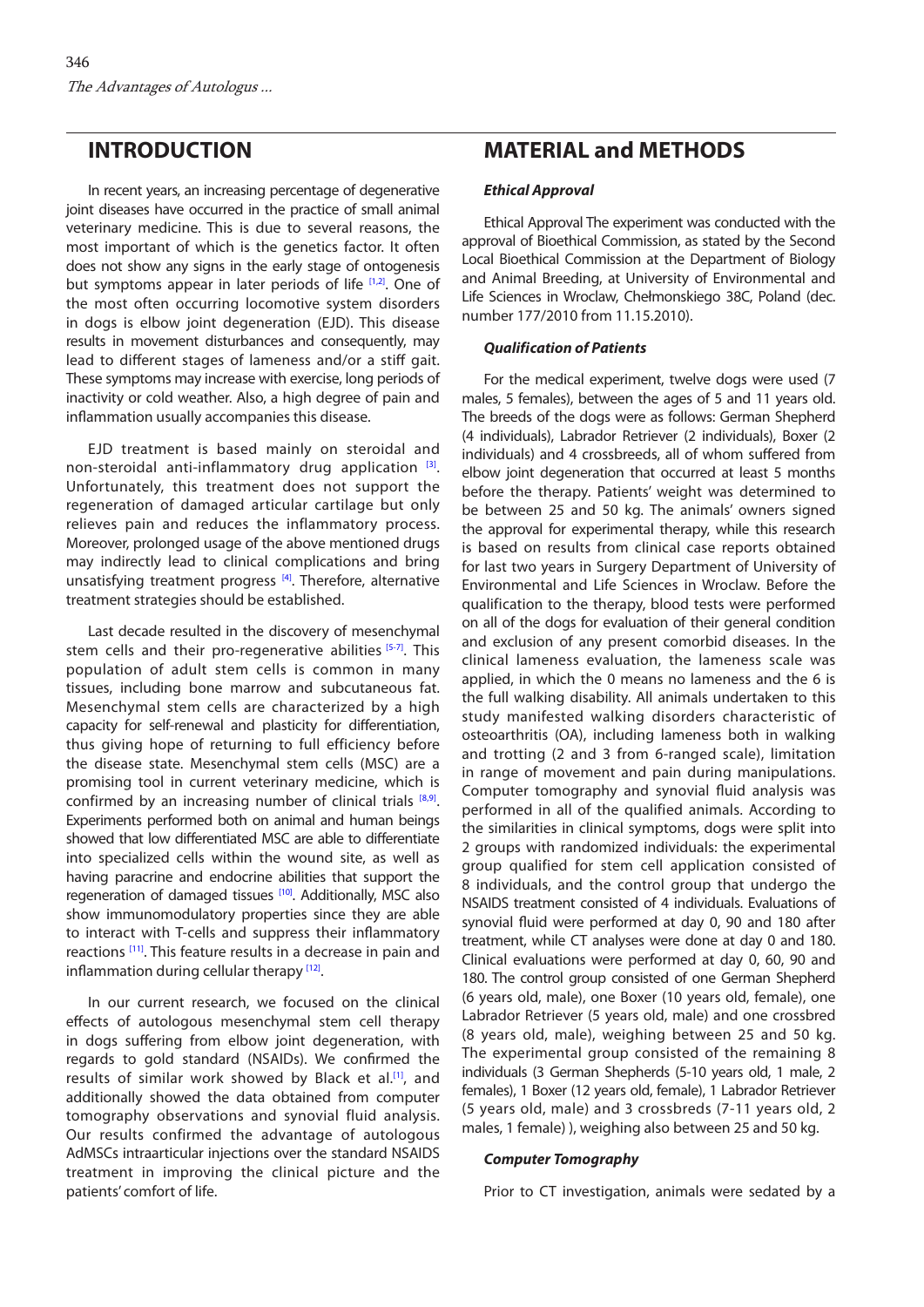combination of Medetomidine (Cepetor, 10-20 µg/kg bw) with Butorphanol (Butomidor, 0.1-0.2 µg/kg bw) using intravenous cannula. In specific situations, animals were introduced into primary sleep using Propofol (Scanofol, 1 mg/kg bw). The examinations were performed by means of 16-row computer tomography (Siemens Somatom Emotion). CT investigations were performed in dorsalventral position of all qualified patients.

### *Fat Tissue Collection*

Dogs from the experimental group were sedated with Medetomidine (20 µg/kg,) intramuscularly and with Butorphanol (200 µg/kg) intramuscularly. The area of iliac crest was prepared according to the surgery rules, followed by infiltration anesthesia with Lignocaine (2%). Afterwards, a sample of about 5 grams of adipose tissue was collected from all of the experimental animals for isolation and multiplication of MSC *in vitro*. Tissue samples were processed in sterile conditions under the laminar hood. Biopsies were washed with Hank's Balanced Salt Solution (HBSS, Sigma Aldrich) for any blood traces. Afterwards, tissues were minced and placed in collagenase solution (5 mg/mL, Sigma Aldrich) for 40 min at 37°C. After the digestion process, samples were centrifuged at 1200 g for 10 min for separation of mononucleated cells from the released oil and undigested tissue remnants. Cell pellets were re-suspended in a primary culture medium (DMEM:F12/Ham's with 10% of FBS and 1% of penicillin/ streptomycin/amphotericin b, Sigma Aldrich) and placed in 25 cm<sup>2</sup> tissue culture flasks at a concentration of 5x10<sup>4</sup> cells/ cm2 . Cultures were maintained in a humidified incubator with  $37^{\circ}$ C and  $5\%$  CO<sub>2</sub>. After two days, the primary culture medium was changed to a secondary culture medium (DMEM with 4500 mg/L of glucose, 15% of FBS, 1% of penicillin/streptomycin/amphotericin b; Sigma Aldrich) and the cultures were propagated for the next five days. Before the application the cells were passaged twice. The time from adipose tissue collection to stem cell application was between 7 and 10 days. Cells were evaluated for proper morphology, phenotype (CD29<sup>+</sup>, CD44<sup>+</sup>, CD45<sup>-</sup>, CD105+) and behavior, in accordance with our previous research and the criteria determined by International Society for Cellular Therapy <a>[12-14]</a>. Microbiological tests were performed during the entire culture course for exclusion of any bacterial or fungal contamination. After multiplication, cells were collected in sterile 0.9% NaCl; counted and evaluated for viability, using the Thoma counting chamber and trypan blue exclusion methods. Afterwards, cell suspensions were collected into the syringe

at a concentration of 1.5x10<sup>6</sup> cells/mL and transported immediately to the clinic.

### *Treatments*

In experimental group, every individual received single injection of prepared autologous stem cell solution intraarticularly (1 ml/joint) to the elbow joint, two weeks after the collection of adipose tissue. Prior to the injection, animals were sedated using Medetomidine (20 µg/kg bw.) intramuscularly and with Butorphanol (200 µg/kg) intramuscularly, and the joint sites were prepared aseptically. The patients' owners were counseled to continue on prescribed rehabilitation program or walk their dogs two times a day. In the control group, animals were only treated with NSAIDs, which was Mavacoxib (Trocoxil, 2 mg/kg bw.) applied for six months (at day 0, 14 and once every next 30 days), administered orally.

## **RESULTS**

In a clinical examination on day 0, all 12 dogs manifested strong lameness of 2 and 3 degrees. In some cases, lameness was stronger during walking while others during a trot. At day 60, a clear improvement in the control group was noticed. Symptoms like stiffness in walk, pain and/or movement disabilities were prominently reduced. In dogs from the experimental group being treated with autologous stem cell applications, slight improvements were noticed at day 60, with decrease in lameness both in walk and in trot, and decrease in pain during manipulations. At day 90 in the control group, the results from clinical evaluation remained unchanged - the symptoms of movement disorders remained at the same level, while the pain was intensified, especially during manipulations. In experimental animals clinical results continued to improve - symptoms like walking stiffness and lameness or pain were found in only 3 of the 8 individuals from AdMSCs group. At day 180 in the experimental dogs, the clinical evaluation did not reveal any symptoms of walking disorders - lameness during walking and trotting and pain during manipulations were completely reduced. Only the range of movement in the joints remained at a constant, limited level. On the other hand, animals which received the NSAIDs manifested prominent lameness at the higher level than in day 0. The averaged results are shown in *Table 1*.

The results from synovial fluid analysis correlated with clinical pictures of the examined animals. At day 0 in all 12 dogs, characteristic signs of chronic joint

| <b>Table 1.</b> Mean results of lameness evaluation $\pm$ standard deviation at day 0, 60, 90 and 180                              |              |                                |               |                 |  |  |  |  |  |
|------------------------------------------------------------------------------------------------------------------------------------|--------------|--------------------------------|---------------|-----------------|--|--|--|--|--|
| <b>Tablo 1.</b> Laminitisin gelişiminde ortalama sonuçların 0,60,90 ve 180. günlerdeki standart sapmasının $\pm$ değerlendirilmesi |              |                                |               |                 |  |  |  |  |  |
| Group                                                                                                                              | Day 0        | <b>Day 90</b><br><b>Day 60</b> |               | <b>Day 180</b>  |  |  |  |  |  |
| AdMSCs                                                                                                                             | $2.5 + 0.53$ | $1.87 + 0.64$                  | $0.37 + 0.51$ | $0.12 \pm 0.35$ |  |  |  |  |  |
| <b>NSAIDs</b>                                                                                                                      | $2.3 + 0.57$ | $1.5 \pm 0.57$                 |               | $3.75 \pm 0.5$  |  |  |  |  |  |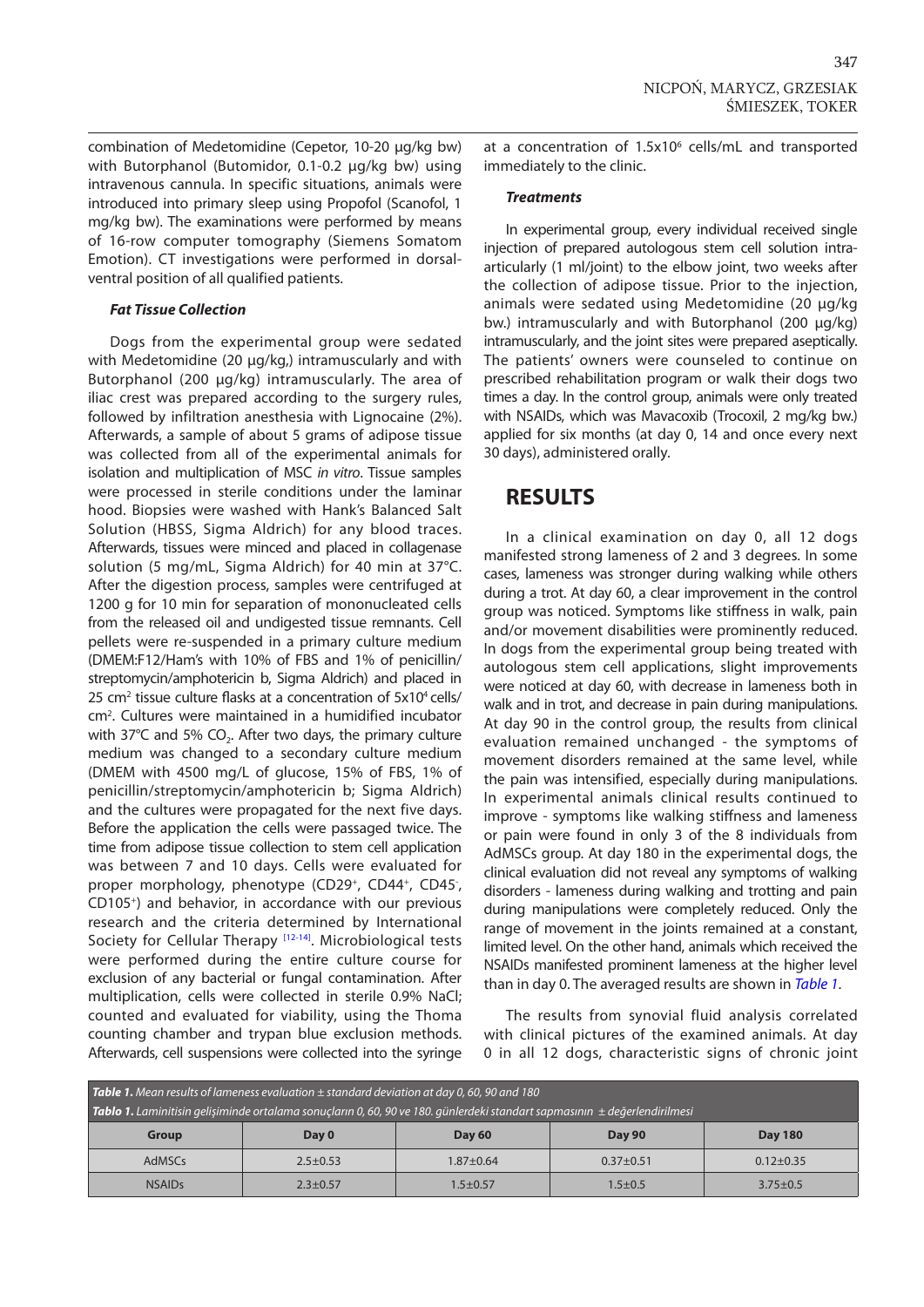degeneration were detected. The leukocyte level was determined below 6 x 103 /L, neutrophil level between 5 to 12%, and mononuclear cells in the range between 86 and 98 (individual cells). The synovial fluid was evaluated from light-yellow to colorless, clear, and in 7 cases slightly turbid. At day 90 in dogs from the control group, these parameters remained unchanged. Synovial fluid was determined slight turbid, however leukocyte, neutrophil and mononuclear cell levels were decreased. Clinical improvement was observed in the experimental group treated with stem cell therapy. Only in 2 cases was the synovial fluid turbidity maintained, and only 1 of the 8 was viscosity still decreased. Remaining parameters were within the normal range, where the leukocyte number was determined below  $4 \times 10^{3}/L$ , and the percentage of neutrophils decreased below 5%. At day 180 in the control group, the results showed deterioration. The leukocyte,



Fig 1. Computer tomography pictures showing changes in the elbow joint in dog from experimental group before (day 0, A) and 180 days after the application stem cells (B)

**Şekil 1.** Deney grubunda, 0. günde (A) ve 180. günde kök hücre uygulamasından sonra (B) köpek dirsek eklemineki değişimini gösteren bilgisayar tomografi resmi

neutrophil and mononuclear cell levels were increased, and no increase in synovial fluid viscosity was noticed. In the experimental group, the synovial fluid analysis showed no signs of chronic inflammation. The number of leukocytes, as well as neutrophils and mononuclear cells was determined to be within normal range. In one case, persistent synovial colorless, with normal viscosity. The averaged results are shown in *Table 2*.

Computer tomography investigations in animals of both groups revealed osteoarthritis of elbow joint with prominently visible degenerative changes on medial epicondyle of humerus. The administration of AdMSCs in experimental group did not result in improvement of superficial bone changes.



**Fig 2.** Computer tomography pictures showing changes in the elbow joint in dog from control group at day 0 (A) and day 180 of experiment (B)

**Şekil 2.** Kontrol grubunda deneyin 0. günde (A) ve 180. günde (B) köpek dirsek eklemi değişimini gösteren bilgisayar tomografi resmi

| Table 2. Mean results + standard deviation of synovial fluid analysis at day 0, 90 and 180 in experimental and control group |  |
|------------------------------------------------------------------------------------------------------------------------------|--|
| <b>Tablo 2.</b> 0, 90 ve 180. günlerde ki siynovial sıvı analiz bulguların standart sapması $\pm$                            |  |

| <b>TWO IS TOO.</b> Gamerac misigrovial sixt and its calgarami standard suprimes $\pm$ |                                            |                                       |                                                |                                      |                                             |                                         |  |  |  |  |
|---------------------------------------------------------------------------------------|--------------------------------------------|---------------------------------------|------------------------------------------------|--------------------------------------|---------------------------------------------|-----------------------------------------|--|--|--|--|
| Group                                                                                 | Day 0                                      |                                       | <b>Day 90</b>                                  |                                      | <b>Day 180</b>                              |                                         |  |  |  |  |
|                                                                                       | $L/N\%$ /M                                 | <b>SFCol/SFClar/SFV</b>               | $L/N\%$ /M                                     | <b>SFCol/SFClar/SFV</b>              | $L/N\%$ /M                                  | <b>SFCol/SFClar/SFV</b>                 |  |  |  |  |
| <b>EXP</b>                                                                            | $4.12 \pm 0.83/9.1 \pm 2/$<br>$94.5 + 2.4$ | Colorless/slight turbid/<br>decreased | $2.37 \pm 0.91/3.1 \pm 1.6/$<br>$93.4 \pm 1.6$ | Colorless/clear<br>/normal           | 2.37±0.74/2.75±1.39<br>$/90.5 + 2$          | Colorless/clear<br>/normal              |  |  |  |  |
| <b>CTRL</b>                                                                           | $4\pm1.41/10.2\pm3.3/$<br>$94 + 2.8$       | Colorless/slight turbid/<br>decreased | $3.75 \pm 2.06/5.7 \pm 3.9/$<br>$93.7 + 2.1$   | Colorless/slight<br>turbid/decreased | $4.5 \pm 1.29/9 \pm 2.58$<br>$/97.2 + 0.95$ | Light yellow/slight<br>turbid/decreased |  |  |  |  |

*L/N%/M - Leukocyte number (x103 /l)/Neutrophil percentage/Mononuclear cell number; SFCol/SFClar/SFV - Synovial fluid color/Synovial fluid clarity/Synovial fluid viscosity*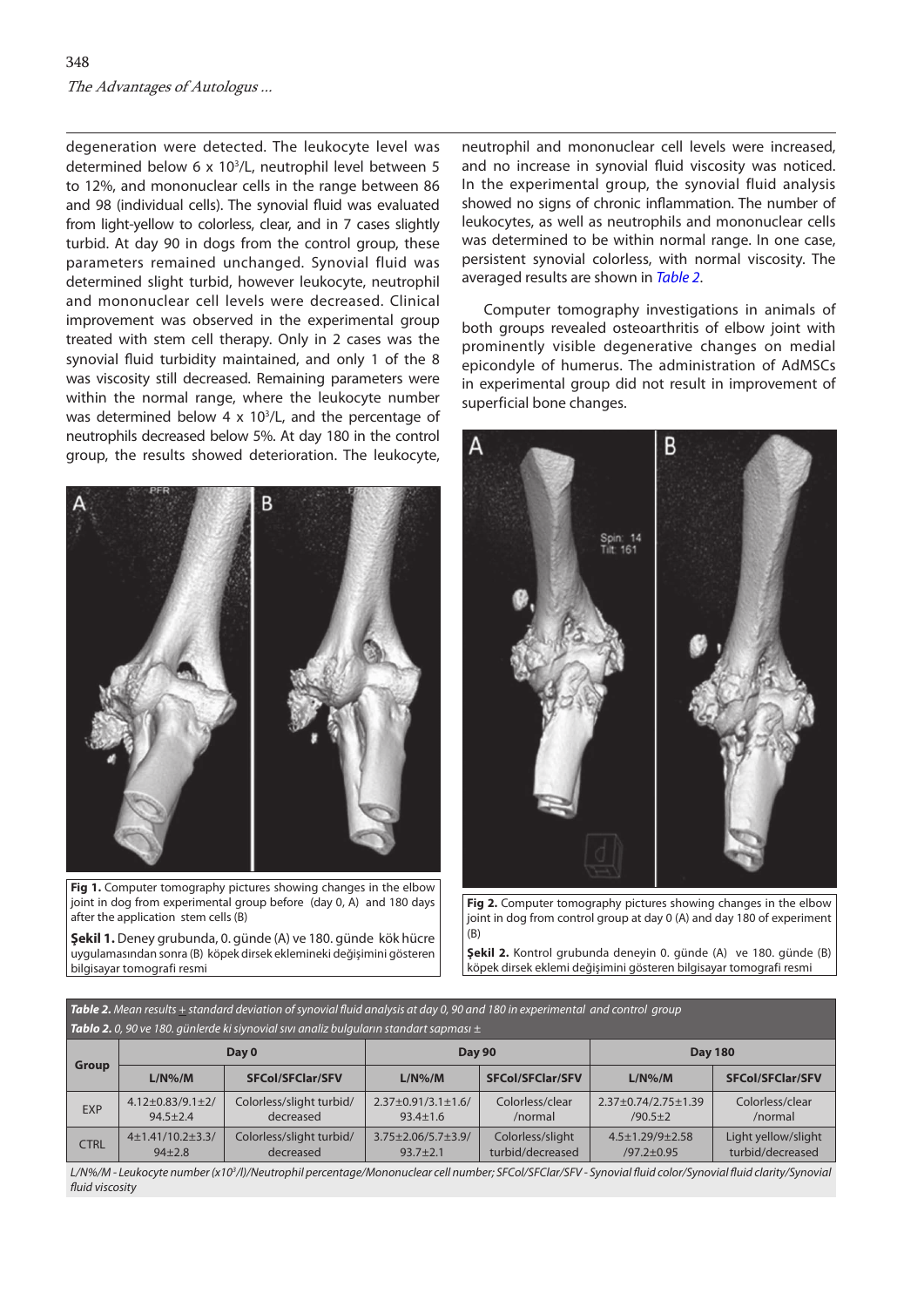# <span id="page-4-0"></span>**DISCUSSION**

Presently, many dogs of different age and breed suffer from degenerative joint disorders (DJD). Since 1990, the Orthopedic Foundation for Animals has noticed that 78 breeds are predisposed to DJD, of which 1.2% to 47.9% suffer directly from elbow joint degeneration (EJD)  $^{[15]}$ . This disorder results in various degrees of lameness and pain, but in some cases it shows no prominent clinical manifestation <a>[16]</a>. Among many locomotive system disorders in dogs, osteoarthritis (OA) of the elbow joint has no satisfactory treatment yet. Optimal therapy should guarantee the full recovery of physical activity and considerable pain reduction. The existing methods of OA treatment are based primarily on the application of steroidal and/or non-steroidal anti-inflammatory drugs, which act only temporarily  $[17]$ . One of the most promising treatment methods is the auto-transplantation of mesenchymal stem cells isolated from adipose tissue [[18\].](#page-5-0) In current research, we decided to treat patients with elbow joint OA using this novel method for evaluation of its actual efficiency. Our previous studies [[19,20\]](#page-5-0) showed beneficial effects of AdMSCs applications in equine hoof fractures and tendon disorders. These results, also confirmed by other clinical groups, support the thesis that AdMSCs application may induce the tissue regeneration processes<sup>[21]</sup>. Our findings suggest that mesenchymal stem cells work multi-directionally. Because of their multipotent character and self-renewal capacity, AdMSCs might differentiate into chondrocytes under suitable circumstances. This leads to cartilage regeneration and thus recovery of physical activity. Most likely it may be caused by the paracrine effect of stem cells, which when introduced into an inflammatory environment, respond by shedding mesenchymal microvesicles (mMVs), as was reported by other groups [[22\].](#page-5-0) An additional advantage of stem cell therapy is the immunomodulatory action of MSC [\[23\],](#page-5-0) which leads to a decrease in local joint inflammation. Therefore, we can conclude that auto-transplantations of adipose-derived mesenchymal stem cells may also be utilized as anti-inflammatory agent, without causing adverse reactions seen after prolonged NSAIDS application. This thesis can be supported by our results from a cytological examination of synovial fluid, where the decrease in infiltrating inflammatory cells was noticed. Although the tendency is clear, the statistical analysis could not be performed because of the low number of individuals included in this research. Also no double blinded examination was performed, since this work is based on observations done from particular case reports.

The analysis of computer tomography pictures revealed that presence of significant osteophytes remained unchanged, both in experimental and control groups. It suggests that stem cell therapy treatment cannot decrease the quantity of osteophytes, although it brings the relief in pain and inflammation. According to other groups'

findings  $[24]$ , we assume that these beneficial effects strictly correlate with stem cell paracrine action.

After the application of stem cells, none of patients exhibited any adverse reaction, which confirmed the safety of this method. In the first evaluation period of the experimental group, symptoms like stiffness in walking and lameness were slightly reduced, while in the control group, they substantially intensified.

In conclusion, the therapy with autologous mesenchymal stem cells isolated from adipose tissue in cases of elbow joint degenerative disorders decreases discomfort by reducing accompanying clinical symptoms like pain, stiffness in walking and lameness. Therefore, we state that this method is a substantial advance over the NSAIDs treatment, which works only in short time periods and may bring many adverse reactions. However, there is still lack of information about long-term therapeutic effect of MSC application and about the quality of regenerated cartilage after stem cell applications, so further prolonged experiments are essential.

### **REFERENCES**

**1. Black LL, Gaynor J, Adams C, Dhupa S, Sams AE, Taylor R, Harman S, Gingerich DA, Harman R:** Effect of intraarticular injection of autologous adipose- derived mesenchymal stem and regenerative cells on clinical signs of chronic osteoarthritis of the elbow joint in dogs. *Vet Ther,* 9 (3): 192-200, 2008.

**2. Sandell LJ:** Etiology of osteoarthritis: Genetics and synovial joint development. *Nat Rev Rheumatol,* 8 (2): 77-89, 2012.

**3. Coleman CM, Curtin C, Barry FP, O'Flatharta C, Murphy JM:** Mesenchymal stem cells and osteoarthritis: Remedy or accomplice? *Hum Gene Ther,* 21 (10): 1239-1250, 2010.

**4. Hochberg MC, Altman RD, Brandt KD, Clark BM, Dieppe PA, Griffin MR, Moskowitz RW, Schnitzer TJ:** Guidelines for the medical management of osteoarthritis. *Arthritis Rheum,* 38 (11): 1535-1540, 1995.

**5. Del Bue M, Riccò S, Ramoni R, Conti V, Gnudi G, Grolli S:** Equine adipose-tissue derived mesenchymal stem cells and platelet concentrates: Their association in vitro and *in vivo. Vet Res Commun,* 32 (1): 51-55, 2008.

**6. Tuglu MI, Ozdal-Kurt F, Koca H, Sarac A, Barut T, Kazanc A:**  The contribution of differentiated bone marrow stromal cell-loaded biomaterial to treatment in critical size defect model in rats. *Kafkas Univ Vet Fak Derg,* 16 (5): 783-792, 2010.

**7. Marycz K, Krzak-Roś J, Śmieszek A, Grzesiak J, Donesz-Sikorska A:**  Effect of oxide materials synthesized with sol-gel method on adhesion of mesenchymal stem cells. *Przem Chem,* 92 (6): 1097-1100, 2013.

**8. Fortier LA, Smith RKW:** Regenerative medicine for tendinous and ligamentous ınjuries of sport horses. *Vet Clin North Am: Equine Pract,* 24 (1): 191-201, 2008.

**9. Qui Y, Feng G, Yan W:** Mesenchymal stem cell-based treatment for cartilage defects in osteoarthritis. *Mol Biol Rep,* 39 (5): 5683-5689, 2012.

**10. Hodgkiss-Geere HM, Argyle DJ, Corcoran BM, Whitelaw B, Milne E, Bennett D, Argyle SA:** Characterisation and differentiation potential of bone marrow derived canine mesenchymal stem cells. *Vet J,* 194 (3): 361-368, 2012*.*

**11. Lai RC, Chen TS, Lim SK:** Mesenchymal stem cell exosome: A novel stem cell-based therapy for cardiovascular disease. *Regen Med,* 6 (4): 481-492, 2011.

**12. Kang JW, Kang KS, Koo HC, Park JR, Choi EW, Park YH:** Soluble factors-mediated immunomodulatory effects of canine adipose tissue